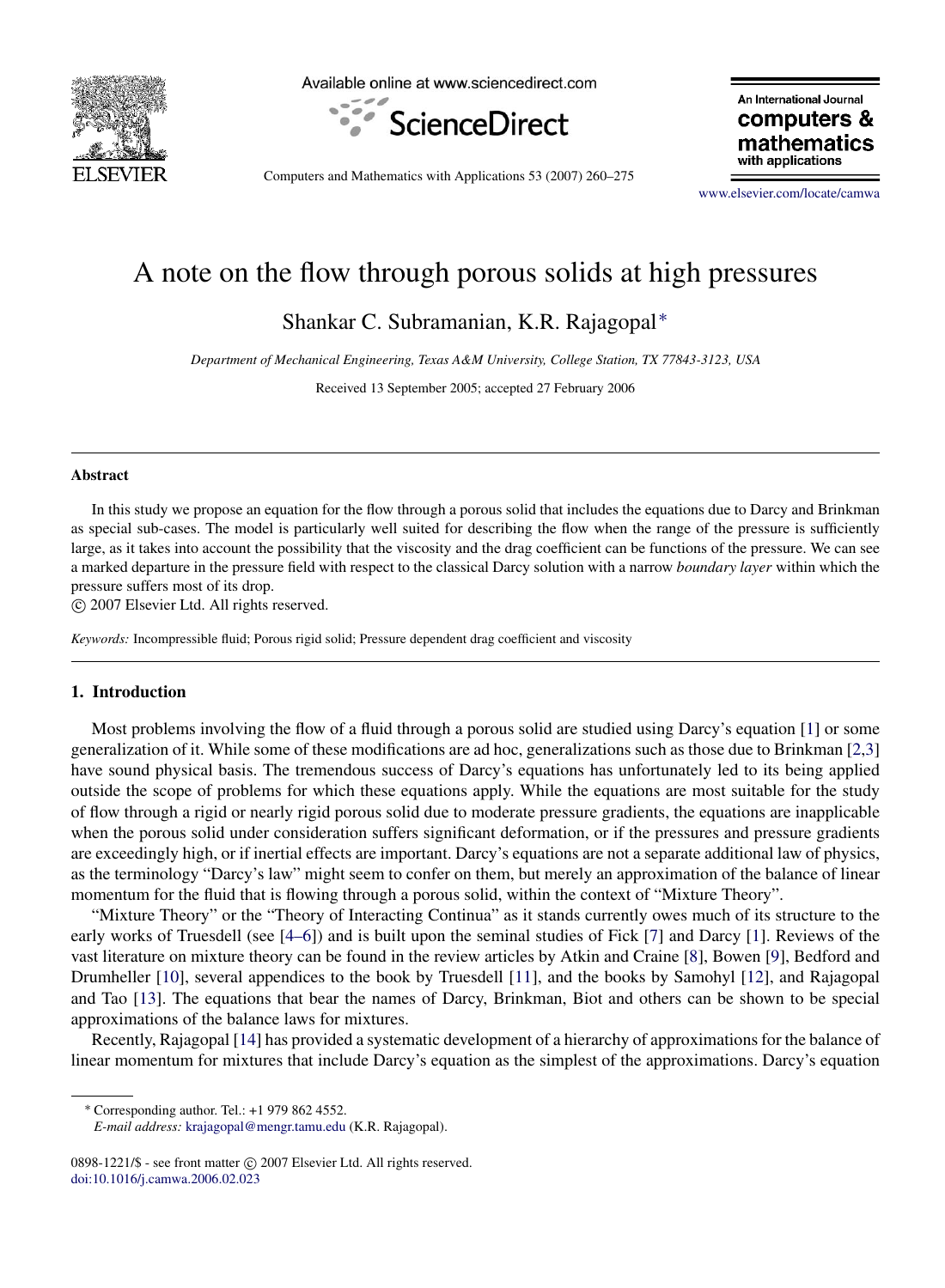presumes that the forces exerted by the porous solid on the fluid at the pores is directly proportional to the velocity of the fluid relative to the solid, the constant of proportionality being usually referred to as the drag coefficient. While Darcy's equation takes into account the friction at the pores, it ignores the friction within the fluid in comparison to that at the pores. Also, the drag coefficient is assumed to be independent of the pressure in the fluid. While this might be reasonable under some operating conditions, it is unacceptable if the range of pressures is very large. As is well known, the viscosity of a fluid depends on the pressure (see Bridgman [15]) and the frictional resistance at the pores would also depend on the pressure leading to the drag coefficient depending on the pressure. In general, the force exerted by the porous solid on the fluid could depend on the relative acceleration (virtual mass effect), the relative spins (Magnus effect), the relative flow histories (Basset effect), etc. (see Johnson et al. [16] for a detailed discussion of the interaction forces).

In this short note we consider the effect of the drag coefficient and the viscosity depending on the pressure in a variety of ways: linearly, polynomially and exponentially. Under these assumptions for the drag coefficient and the viscosity we solve a couple of boundary value problems that have technical relevance. First, we study uniaxial flow across a porous rigid solid slab of thickness *h* due to a pressure gradient. The governing equations are easily integrable and exact solutions can be obtained. Even though the problem is quite trivial from the mathematical standpoint we observe that significant departures are possible from the classical Darcy solution due to the effect of high pressure; while the pressure varies linearly within the slab for the solution for Darcy's equations, it is astonishing that 80% of the pressure drop occurs within 1% of the slab thickness (see Fig. 5) when the drag coefficient depends exponentially on the pressure. *We thus have an interesting boundary layer within which the high pressure is confined*. This will have important consequences were the solid to be deformable, as one would expect, on the basis of this study, much of the deformation to occur in a narrow region adjacent to the inlet boundary. Second, we study the radial flow through a porous rigid annular cylinder. For this problem, except for the case corresponding to Darcy's law, and a few other special cases, the governing equation cannot be integrated to yield an exact solution. The problem, in general, has to be solved numerically. Once again, we find that significant departures from Darcy's law are possible. Unlike the previous example of flow through a slab, in this instance, the inertial terms do not drop out and we can thus study the effect of inertia on the flow characteristics. Interestingly, we find that the pressure profile, while being different for the case of a fluid with pressure-dependent drag coefficient and viscosity than one with constant drag coefficient and constant viscosity, is not as markedly different as in the previous example, in that one does not see a pronounced boundary layer with regard to the pressure.

## 2. Governing equations

We shall consider the flow of a fluid through a rigid porous solid under high pressures and high pressure gradients. Let v denote the velocity of the fluid relative to the porous solid. We shall suppose that the solid has a constant porosity and that the fluid is incompressible. Thus, we shall require that

$$
\operatorname{div}(\mathbf{v}) = 0. \tag{1}
$$

We shall consider the following form for the Cauchy stress  $(T)$  of the fluid

$$
\mathbf{T} = -p\mathbf{I} + \mu(p)\mathbf{A}_1,\tag{2}
$$

where  $-pI$  is the reaction stress due to the constraint of incompressibility,  $\mu(p)$  denotes the viscosity of the fluid (which depends on the pressure  $p$ ), and  $A_1$  is given by twice the symmetric part of the velocity gradient, i.e.,

$$
\mathbf{A}_1 = \left[ \left( \frac{\partial \mathbf{v}}{\partial \mathbf{x}} \right) + \left( \frac{\partial \mathbf{v}}{\partial \mathbf{x}} \right)^T \right].
$$
 (3)

We shall ignore the effect of body forces. We shall assume that the resistance provided to the flow of the fluid by the solid is proportional to v. Then, an appropriate approximation of the balance of linear momentum for the fluid for the problem under consideration is given by (see Rajagopal [14]):

$$
-\text{grad}(p) + \mu(p)\Delta \mathbf{v} + \mathbf{A}_1 \left(\text{grad}(\mu(p))\right) = \alpha(p)\mathbf{v} + \rho \frac{\mathrm{d}\mathbf{v}}{\mathrm{d}t},\tag{4}
$$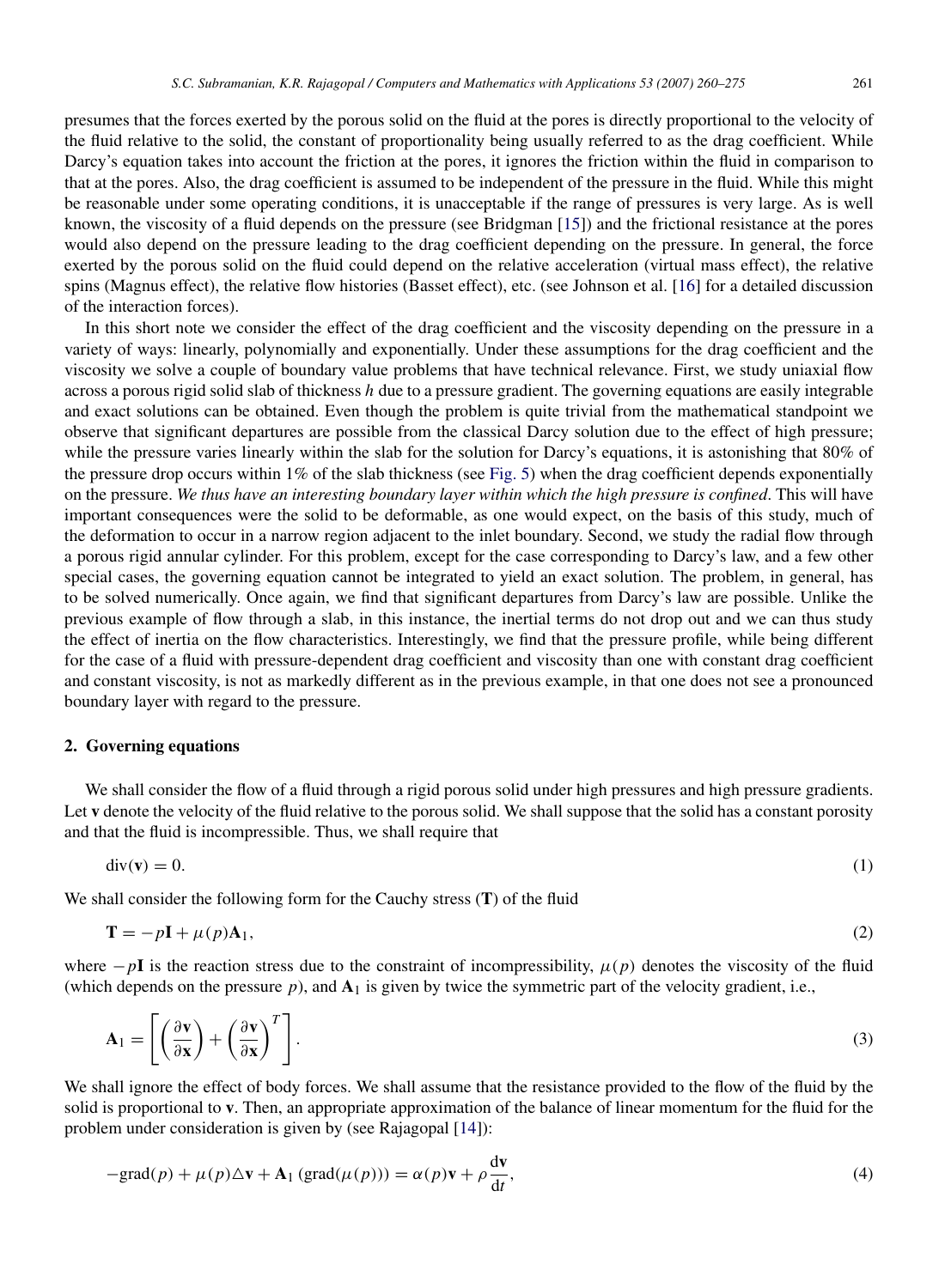

Fig. 1. Flow through a rigid porous solid slab.

where  $\alpha(p)$  denotes the pressure-dependent drag coefficient,  $\rho$  is the density of the fluid, grad denotes the gradient operator,  $\triangle$  denotes the Laplacian operator and  $\frac{d}{dt}$  denotes the material time derivative. The viscosity  $\mu(p)$  is a measure of the frictional resistance in between fluid layers while  $\alpha(p)$  is a measure of the friction between the fluid and the solid, at the pore. Usually the drag coefficient  $\alpha$  is given in terms of  $\mu$ . Here, we will treat them as independent quantities. It is trivial to incorporate a dependence between  $\alpha(p)$  and  $\mu(p)$ . In creeping flow (Stokes flow) of a Navier–Stokes fluid, Stokes [17] showed that the drag force F on a sphere of radius '*a*' moving with an uniform velocity V is given by  $\mathbf{F} = 6\pi \mu a \mathbf{V}$ . The above formula holds only for creeping flow with the a priori assumption that  $\mu$  is independent of the pressure. In general,  $\alpha$  and  $\mu$  are independent;  $\alpha$  is related to the friction between the porous solid and the fluid while  $\mu$  relates to the frictional effects in the fluid. The usual procedure of replacing the frictional resistance at the pores by the Stokes drag in creeping flow due to a single perfect sphere is merely a gross approximation at best. It is surprising that it works as well as it does. One usually modifies the formula for Stokes drag in an ad hoc manner to reflect flow through pores of a variety of sizes and shapes.

We note that when  $\mu \equiv 0$  and  $\alpha$  is a constant and the inertial term is ignored, Eq. (4) reduces to Darcy's equation. If  $\mu$  and  $\alpha$  are constant and the inertial term is ignored, we have the Brinkman model and if  $\mu$  is a constant and  $\alpha \equiv 0$ we obtain the Navier–Stokes equation.

## 3. Flow across a porous rigid slab

In this section, we shall consider the flow of a fluid, whose motion is governed by Eq. (4), through a dense porous solid slab (see Fig. 1) due to a significant pressure difference. We shall assume that the slab is infinitely long along the directions of the *y*- and *z*-axes, so that the flow can be assumed to be unidirectional along the *x*-axis.

We shall seek a flow field of the form

$$
\mathbf{v} = v(x)\mathbf{i}.\tag{5}
$$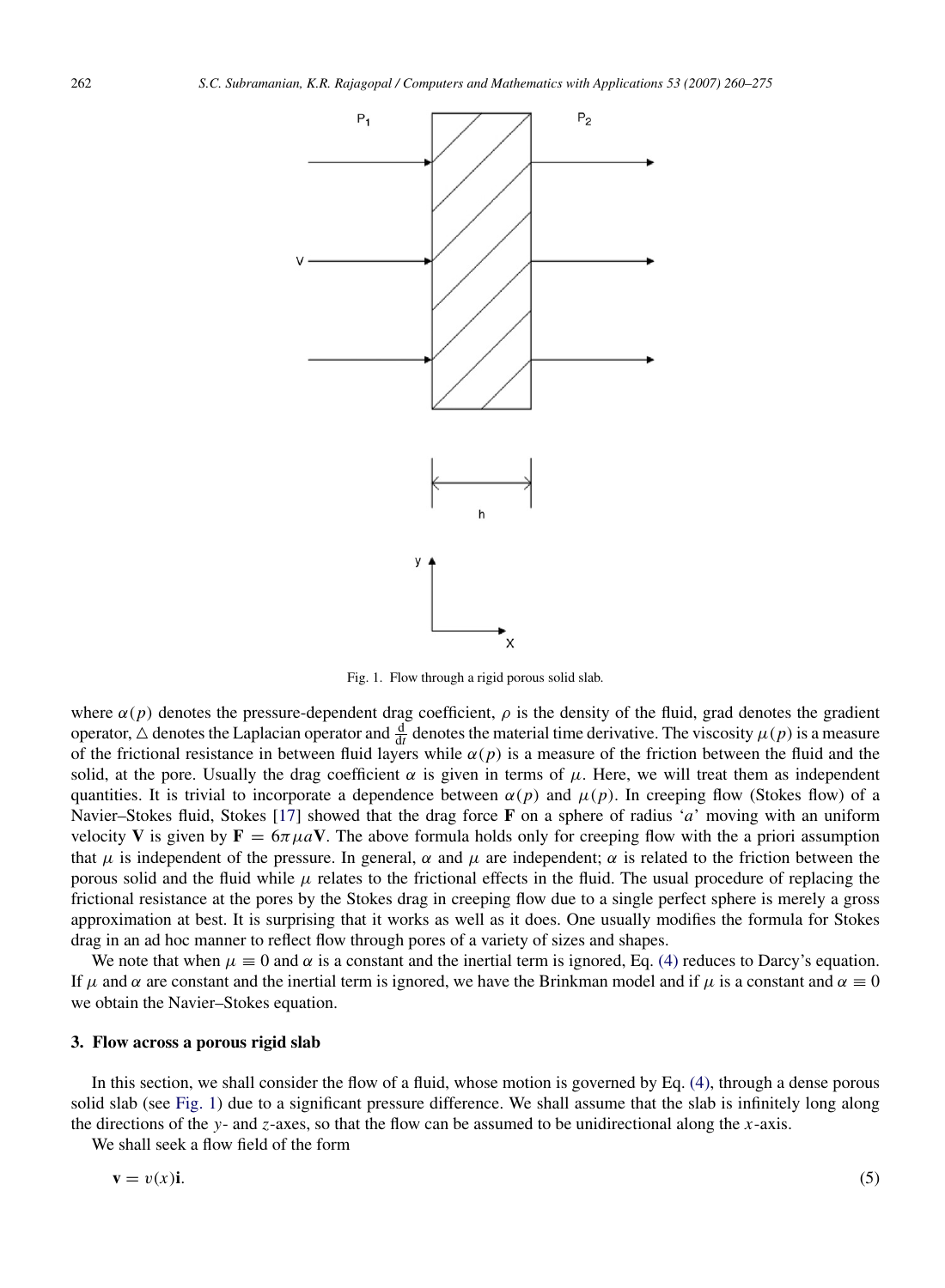We shall further assume that the pressure field has the form

$$
p = p(x). \tag{6}
$$

It then follows from the constraint (1) that

$$
v(x) = \text{constant} = v. \tag{7}
$$

Then, Eq. (4) reduces to

$$
-\frac{\mathrm{d}p}{\mathrm{d}x} = \alpha(p)v,\tag{8}
$$

and thus the form of the viscosity  $\mu$  has no effect on either the pressure or the velocity. Let us non-dimensionalize the above differential equation by setting

$$
\hat{x} = \frac{x}{h}, \qquad \hat{v} = \frac{v}{V}, \qquad \hat{p} = \frac{p}{P_o}, \qquad \hat{\alpha}(\hat{p}) = \frac{\alpha}{\alpha_o}, \tag{9}
$$

where *V*,  $P_o$  and  $\alpha_o$  are positive constants. Then the governing equation becomes

$$
\frac{\mathrm{d}\hat{p}}{\mathrm{d}\hat{x}} = -\left(\frac{\alpha_o V h}{P_o}\right)\hat{\alpha}(\hat{p})\hat{v}.\tag{10}
$$

We define the non-dimensional parameter  $M := \left(\frac{\alpha_o V h}{P_o}\right)$ . Then, the above equation reduces to

$$
\frac{\mathrm{d}\hat{p}}{\mathrm{d}\hat{x}} = -M\hat{\alpha}(\hat{p})\hat{v}.\tag{11}
$$

We will solve this equation along with the boundary conditions  $\hat{p}(0) = \frac{p_1}{p_1}$  $\frac{p_1}{P_o} := \hat{p}_1$  and  $\hat{p}(1) = \frac{p_2}{P_o}$  $\frac{p_2}{P_o} := \hat{p}_2.$ 

Now let us consider cases where  $\hat{\alpha}(\hat{p})$  depends on the non-dimensional pressure in a variety of ways: linearly, polynomially and exponentially. For convenience, let us drop the hats atop the various quantities.

#### *3.1. Case 1*

Let us first consider the case when the drag coefficient varies exponentially with pressure, i.e.,

$$
\alpha(p) = \beta_1 e^{\delta p},\tag{12}
$$

 $\beta_1$  and  $\delta$  being positive constants.

In this case, we obtain the pressure and the velocity as

$$
p(x) = -\frac{1}{\delta} \ln[e^{-\delta p_1}(1-x) + e^{-\delta p_2}x],
$$
\n(13)

$$
v = \frac{1}{M\delta\beta_1} \left( e^{-\delta p_2} - e^{-\delta p_1} \right). \tag{14}
$$

# *3.2. Case 2*

Let us next consider the case where the drag coefficient is independent of pressure, i.e.,

$$
\alpha(p) = \beta_1. \tag{15}
$$

This choice corresponds to the form of the drag coefficient used in the classical Darcy equation.

Then, we can solve Eq. (11) to obtain

$$
p(x) = p_1(1-x) + p_2x,\tag{16}
$$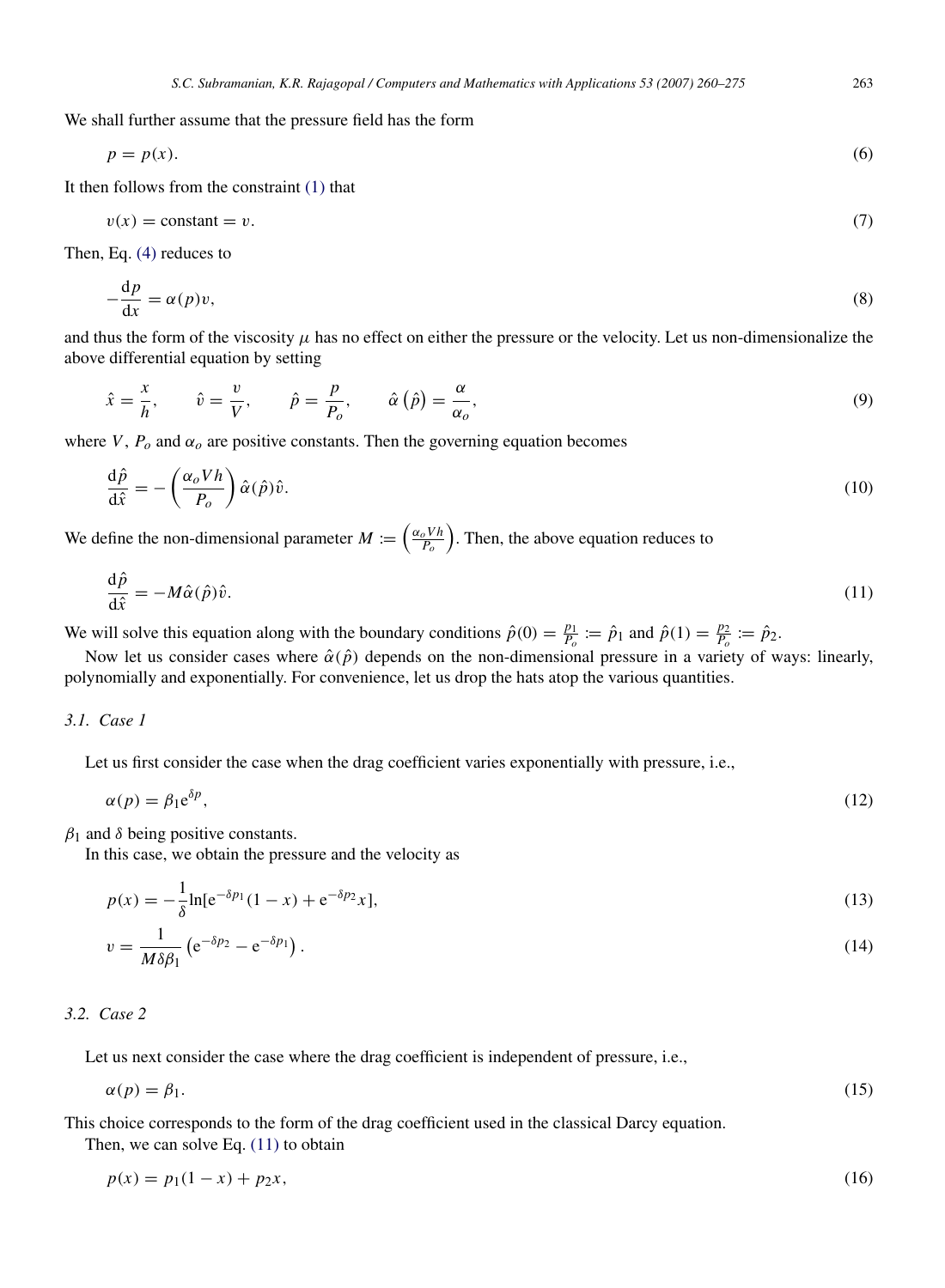Flow through a slab — Comparison of the non-dimensional flow rate per unit cross-sectional area of the slab, *q*, for various choices of the drag coefficient ( $\alpha(p)$ ) and  $p_1$  with  $\beta_1 = 1$ ,  $M = 1$  and  $p_2 = 1$ 

| $\alpha(p)$                                                            | $q (p_1 = 100)$ | $q(p_1 = 200)$ | $q(p_1 = 500)$ |
|------------------------------------------------------------------------|-----------------|----------------|----------------|
| $\beta_1$                                                              | 99              | 199            | 499            |
| $\beta_1 e^{\delta p}, \delta = 0.01$                                  | 62.2170         | 85.4715        | 98.3312        |
| $\beta_1 e^{\delta p}$ , $\delta = 0.05$                               | 18.8898         | 19.0237        | 19.0246        |
| $\beta_1(1+\delta p), \delta = 0.01$                                   | 68.3197         | 108.8662       | 178.1809       |
| $\beta_1(1+\delta p), \delta = 0.05$                                   | 34.8594         | 46.9821        | 64.1861        |
| $\beta_1\left(1+\delta p+\frac{\delta^2 p^2}{2}\right), \delta=0.01$   | 63.3551         | 91.7345        | 123.0549       |
| $\beta_1\left(1+\delta p+\frac{\delta^2 p^2}{2}\right), \delta = 0.05$ | 23.8346         | 26.8141        | 28.9028        |

and

$$
v = \frac{p_1 - p_2}{M\beta_1}.\tag{17}
$$

### *3.3. Case 3*

Next, let us consider a linear relationship between the drag coefficient and the pressure, i.e.,

 $\alpha(p) = \beta_1 + \beta_2 p,$ (18)

where  $\beta_2 := \beta_1 \delta$ .

The pressure and velocity for this choice are obtained as

$$
p(x) = \frac{1}{\beta_2} [(\beta_1 + \beta_2 p_1)^{(1-x)} (\beta_1 + \beta_2 p_2)^x - \beta_1],
$$
\n(19)

$$
v = \frac{1}{M\beta_2} \ln \left( \frac{\beta_1 + \beta_2 p_1}{\beta_1 + \beta_2 p_2} \right).
$$
 (20)

#### *3.4. Case 4*

Finally, we consider a quadratic relationship between the drag coefficient and the pressure, namely

$$
\alpha(p) = \beta_1 + \beta_2 p + \beta_3 p^2,\tag{21}
$$

where  $\beta_3 := \frac{\beta_1 \delta^2}{2}$  $\frac{10^{6}}{2}$ . Then, the solutions for *p* and *v* are found to be

$$
p(x) = \frac{1}{\delta} [\tan((1-x)\tan^{-1}(\delta p_1 + 1) + (x)\tan^{-1}(\delta p_2 + 1)) - 1],
$$
\n(22)

$$
v = \frac{2}{M\beta_2} [\tan^{-1}(\delta p_1 + 1) - \tan^{-1}(\delta p_2 + 1)].
$$
\n(23)

We note that the flow rate per unit cross-sectional area of the slab (denoted by *q*) is equal to the magnitude of the velocity  $(v)$ . Let us now compare the above solutions for various choices of parameter. We shall determine the velocity and pressure fields for all the above forms for  $\alpha(p)$  when  $\beta_1 = 1$ ,  $\delta = 0.01$  and 0.05,  $M = 1$  and 100,  $p_2 = 1$ and  $p_1 = 2$ , 100, 200 and 500. We note that the variation of the parameter *M* does not affect the pressure profile in all the above cases but it does affect the magnitude of the velocity. We consider only those cases where  $\alpha(p)$  is a non-decreasing function of pressure. The results are presented in Tables 1 and 2. Plots of the pressure for the various cases are provided from Fig. 2 to Fig. 5. We find from Fig. 2 that when the pressure differential  $(p_1 - p_2)$  is small,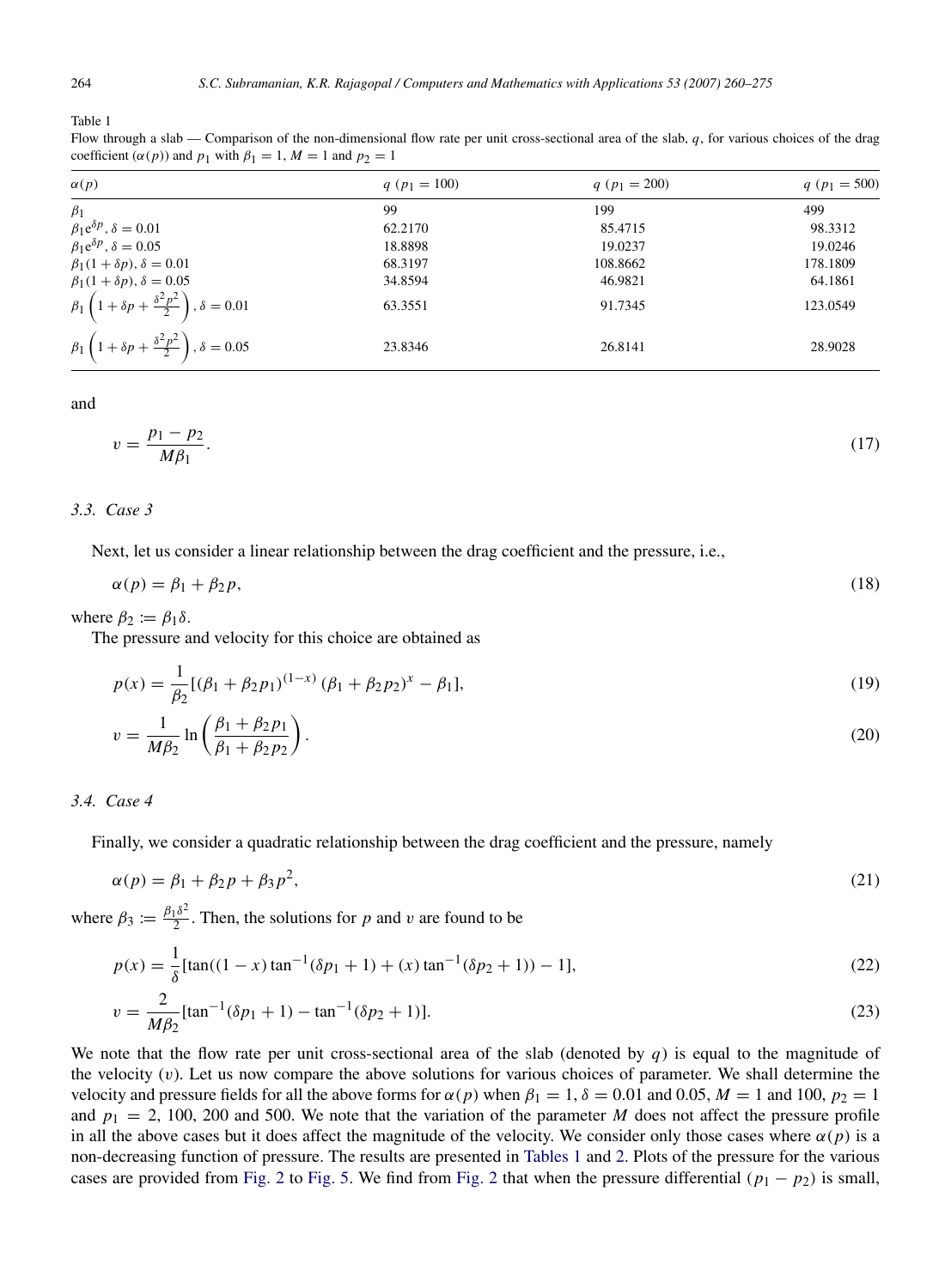Flow through a slab — Comparison of the non-dimensional flow rate per unit cross-sectional area of the slab,  $q$ , for various choices of the drag coefficient  $(\alpha(p))$  and  $p_1$  with  $\beta_1 = 1$ ,  $M = 100$  and  $p_2 = 1$ 

| $\alpha(p)$                                                            | $q (p_1 = 100)$ | $q (p_1 = 200)$ | $q (p_1 = 500)$ |
|------------------------------------------------------------------------|-----------------|-----------------|-----------------|
| $\beta_1$                                                              | 0.99            | 1.99            | 4.99            |
| $\beta_1 e^{\delta p}$ , $\delta = 0.01$                               | 0.6221          | 0.8547          | 0.9833          |
| $\beta_1 e^{\delta p}$ , $\delta = 0.05$                               | 0.1888          | 0.1902          | 0.1902          |
| $\beta_1(1+\delta p), \delta = 0.01$                                   | 0.6831          | 1.0886          | 1.7818          |
| $\beta_1(1+\delta p), \delta = 0.05$                                   | 0.3485          | 0.4698          | 0.6418          |
| $\beta_1\left(1+\delta p+\frac{\delta^2 p^2}{2}\right), \delta=0.01$   | 0.6335          | 0.9173          | 1.2305          |
| $\beta_1\left(1+\delta p+\frac{\delta^2 p^2}{2}\right), \delta = 0.05$ | 0.2383          | 0.2681          | 0.2890          |



Fig. 2. Flow through a slab — Comparison of the pressure for various choices of  $\alpha(p)$  with  $\beta_1 = 1$ ,  $p_1 = 2$  and  $p_2 = 1$ .



Fig. 3. Flow through a slab — Comparison of the pressure for various choices of  $\alpha(p)$  with  $\beta_1 = 1$ ,  $p_1 = 100$  and  $p_2 = 1$ .

Darcy's law approximates the flow quite well as long as the dependence of the drag coefficient on the pressure is mild. However, when the pressure differential is significant, we see a marked difference from the Darcy solution (see Figs. 3–5).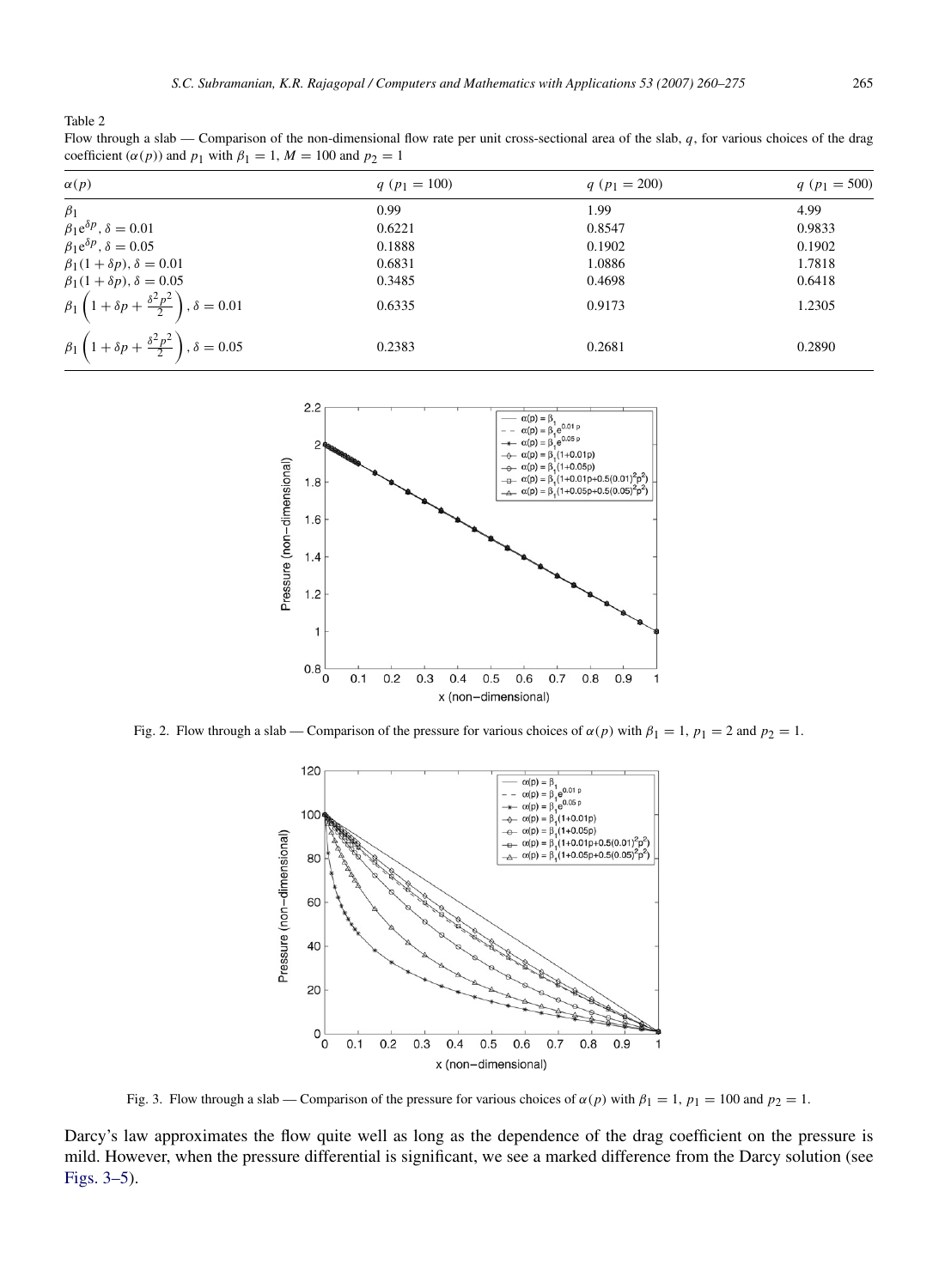

Fig. 4. Flow through a slab — Comparison of the pressure for various choices of  $\alpha(p)$  with  $\beta_1 = 1$ ,  $p_1 = 200$  and  $p_2 = 1$ .



Fig. 5. Flow through a slab — Comparison of the pressure for various choices of  $\alpha(p)$  with  $\beta_1 = 1$ ,  $p_1 = 500$  and  $p_2 = 1$ .

As is to be expected, we note from Table 1 that, for a particular pressure differential  $(p_1 - p_2)$ , the flow rate is lower when the drag coefficient increases with pressure as opposed to the case when the drag coefficient is constant. Also, in keeping with physics, we note that, for a particular choice of  $\delta$ , the flow rate is the least when the drag coefficient increases exponentially with the pressure. *What is most interesting is the tremendous decrease in the pressure within a very short distance, i.e., the development of a "pressure" boundary layer*, when there is a significant pressure difference between the inlet and the outlet. Thus, for instance, we see a pressure drop of around 70% within 5% of the slab thickness in Fig. 4 and a 80% drop in the pressure within a 1% of the thickness of the slab in Fig. 5 when the drag coefficient varies exponentially with the pressure. But this is not the case in Fig. 2, where the pressure differential  $(p_1 - p_2)$  is small when compared to the other cases. Here, the pressure profiles for all choices of drag coefficient are very similar to that corresponding to a constant drag coefficient, i.e., there are no significant departures from the predictions of Darcy's equation at low pressure differentials. We note that in the case of a constant drag coefficient the flow rate increases tremendously (when compared to all the other choices of  $\alpha(p)$ ) as the value of  $(p_1 - p_2)$  is increased. We find that when the drag coefficient increases with pressure, increasing the pressure differential  $(p_1 - p_2)$ results in a much lower increase in the flow rate when compared with the case of a constant drag coefficient.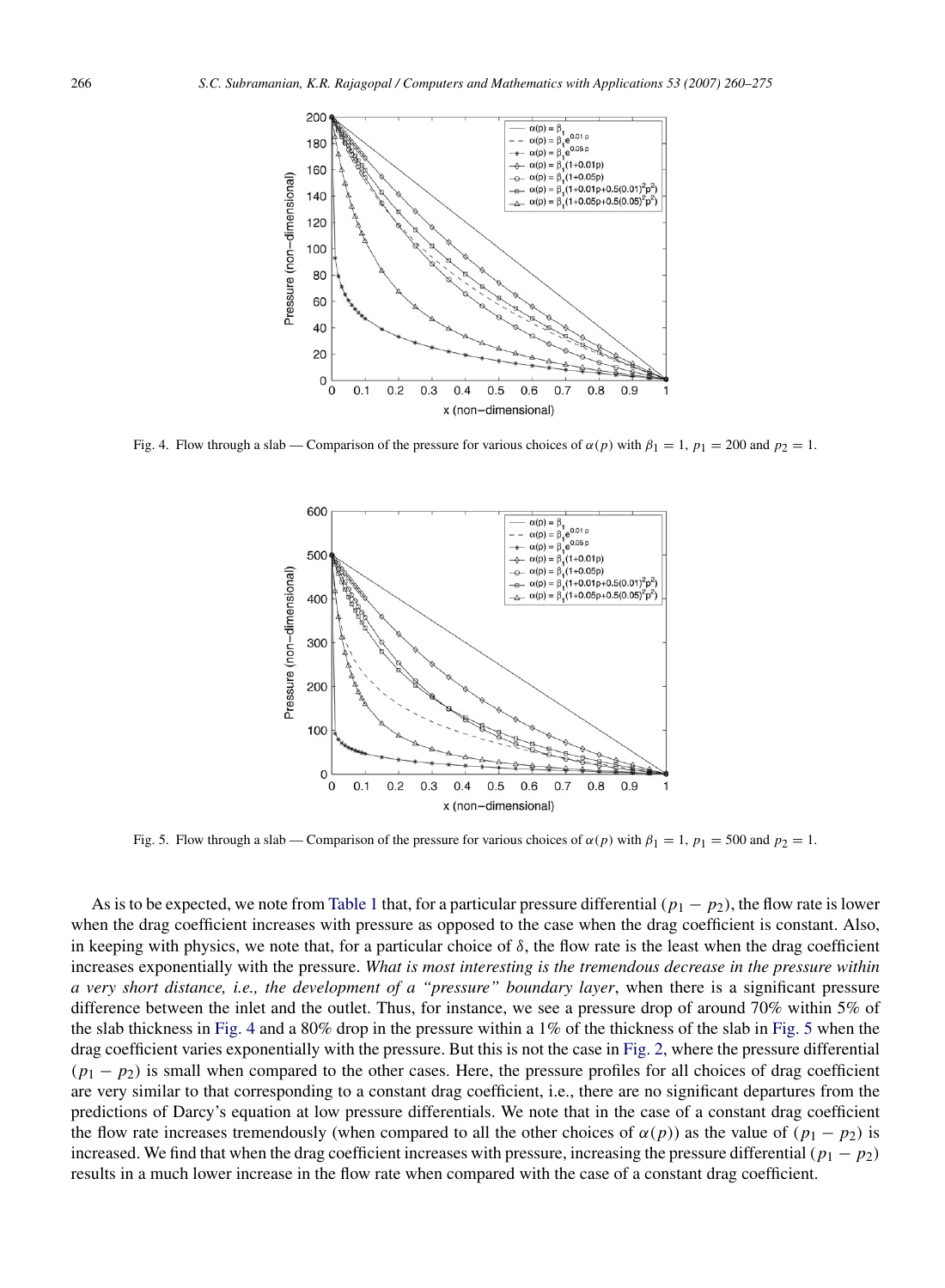

Fig. 6. Flow through a porous annular cylinder.

## 4. Radial flow through a porous annular cylinder

We shall now study the flow of a fluid through a dense porous solid with an annular cylindrical geometry (see Fig. 6). We assume that the cylinder is infinitely long and we consider the case when the fluid flows radially into the cylinder. We shall seek a velocity field of the form

$$
\mathbf{v} = v_r(r)\mathbf{e}_r,\tag{24}
$$

in a cylindrical coordinate system, where  $e_r$  denotes the unit vector along the radial direction. We shall further assume that the pressure field has the form

$$
p = p(r). \tag{25}
$$

It follows from the constraint of incompressibility (1) that

$$
\frac{\mathrm{d}v_r(r)}{\mathrm{d}r} + \frac{v_r}{r} = 0,\tag{26}
$$

which immediately implies that

$$
v_r = \frac{C}{r},\tag{27}
$$

where *C* is a negative constant.

We note that the flow rate into the cylinder per unit height of the same, denoted by  $q$ , is given by

$$
q = -2\pi C.\tag{28}
$$

Now, Eq. (4) can be reduced to

$$
\left[r^2 + 2C\frac{d\mu}{dp}\right]\frac{dp}{dr} = -Cr\alpha(p) + \frac{\rho C^2}{r}.
$$
\n(29)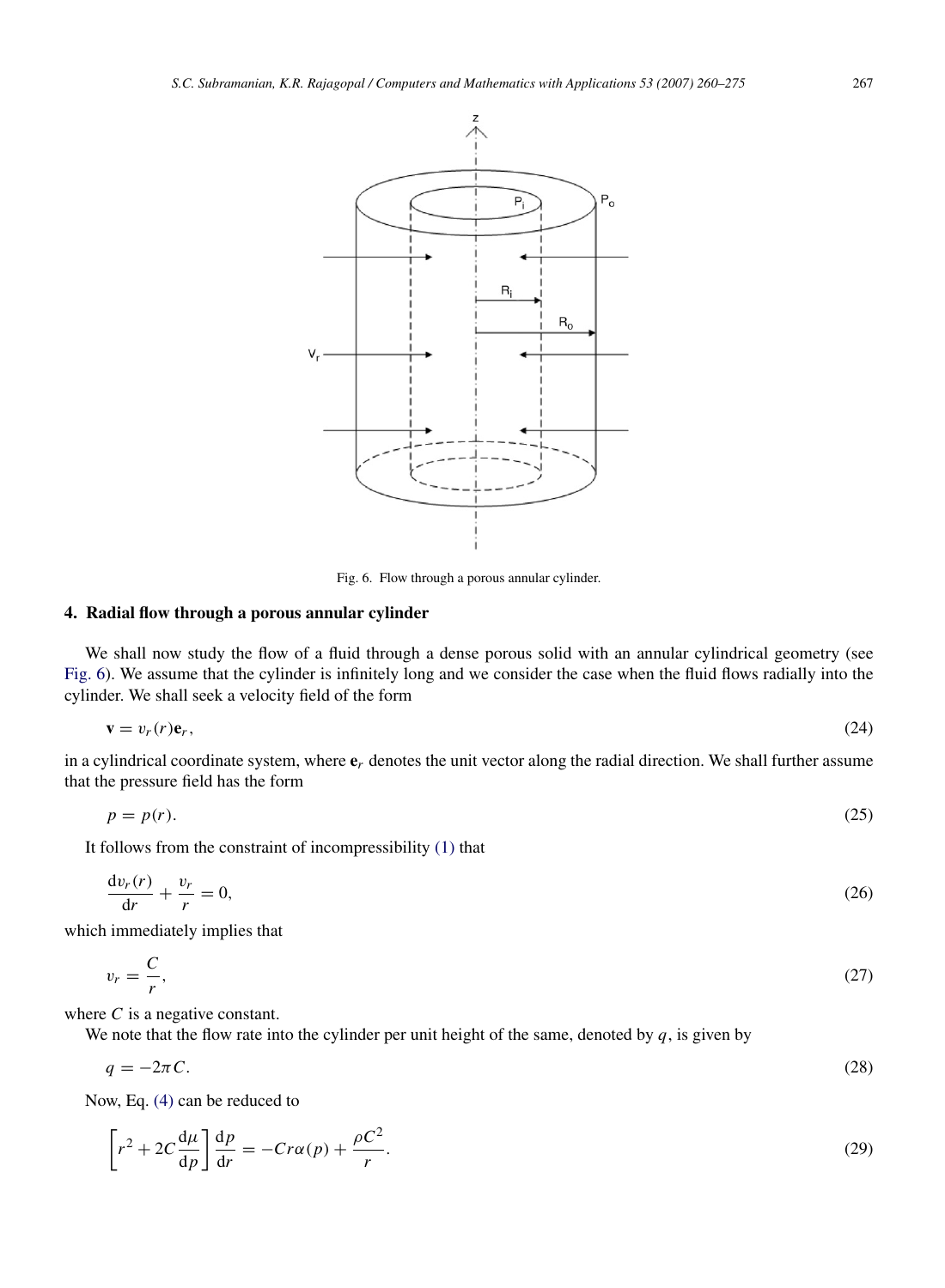Let us non-dimensionalize the above equations by setting

$$
\hat{r} = \frac{r}{R}, \qquad \hat{p} = \frac{p}{P_o}, \qquad \hat{C} = \frac{C}{C_o}, \qquad \hat{\mu}(\hat{p}) = \frac{\mu(p)}{\mu_o}, \qquad \hat{\alpha}(\hat{p}) = \frac{\alpha(p)}{\alpha_o}, \qquad \hat{v}_r = \frac{v_r}{V_o}, \qquad \hat{q} = \frac{q}{q_o}, \tag{30}
$$

where *R*,  $P_o$ ,  $C_o$ ,  $\mu_o$ ,  $\alpha_o$ ,  $V_o$  and  $q_o$  are positive constants. Then, Eqs.  $(27)$ – $(29)$  become

$$
\hat{v}_r = \left(\frac{C_o}{V_o R}\right) \frac{\hat{C}}{\hat{r}},\tag{31}
$$

$$
\hat{q} = -\left(\frac{2\pi C_o}{q_o}\right)\hat{C},\tag{32}
$$

and

$$
\left[\hat{r}^2 + 2\left(\frac{C_o\mu_o}{P_oR^2}\right)\hat{C}\frac{\mathrm{d}\hat{\mu}(\hat{p})}{\mathrm{d}\hat{p}}\right]\frac{\mathrm{d}\hat{p}}{\mathrm{d}\hat{r}} = -\left(\frac{\alpha_o C_o}{P_o}\right)\hat{C}\hat{\alpha}(\hat{p})\hat{r} + \left(\frac{\rho C_o^2}{P_oR^2}\right)\frac{\hat{C}^2}{\hat{r}}.\tag{33}
$$

Let us define the following non-dimensional parameters:  $N_1 = \frac{C_0 \mu_0}{P_R R^2}$  $\frac{C_o \mu_o}{P_o R^2}$ ,  $N_2 = \frac{\alpha_o C_o}{P_o}$  and  $N_3 = \frac{\rho C_o^2}{P_o R^2}$  $\frac{\rho C_o}{P_o R^2}$ . We note that  $N_1$ , *N*<sup>2</sup> and *N*<sup>3</sup> are positive. Then, the above equation reduces to

$$
\left[\hat{r}^2 + 2N_1\hat{C}\frac{\mathrm{d}\hat{\mu}(\hat{p})}{\mathrm{d}\hat{p}}\right]\frac{\mathrm{d}\hat{p}}{\mathrm{d}\hat{r}} = -N_2\hat{C}\hat{\alpha}(\hat{p})\hat{r} + \frac{N_3\hat{C}^2}{\hat{r}}.\tag{34}
$$

We integrate the above equation to obtain the pressure for various choices of  $\hat{\mu}(\hat{p})$  and  $\hat{\alpha}(\hat{p})$  along with the boundary conditions  $\hat{p}(\hat{r} = (R_i/R) := \hat{R}_i) = p_i/P_o := \hat{p}_i$  and  $\hat{p}(\hat{r} = (R_o/R) := \hat{R}_o) = p_o/P_o := \hat{p}_o$ . Here,  $R_i$  and  $R_o$  denote the inner and outer radius of the annular cylinder respectively with  $p_i$  and  $p_o$  being the pressure at the inner and the outer surface of the annular cylinder respectively. We note from Eq. (32) that a comparison of *C* for various choices of the drag coefficient and the viscosity is equivalent to a comparison of the flow rate per unit height of the cylinder. For convenience, we will drop the hats atop the various quantities. Thus, Eq. (34) can be rewritten as

$$
\left[r^2 + 2N_1C\frac{\mathrm{d}\mu(p)}{\mathrm{d}p}\right]\frac{\mathrm{d}p}{\mathrm{d}r} = -N_2C\alpha(p)r + \frac{N_3C^2}{r}.\tag{35}
$$

We will consider only those cases where  $\mu(p)$  and  $\alpha(p)$  are non-decreasing functions of p. Hence the term  $\frac{d\mu(p)}{dp}$ will be non-negative. We note that the right-hand side of the above equation is positive at all points in the domain of interest. For the problem under consideration,  $\frac{dp}{dr}$  is also positive. Hence, the various parameters have to be chosen in such a way that the term  $\left[ r^2 + 2N_1C \frac{d\mu(p)}{dp} \right]$  $\frac{u(p)}{dp}$  is positive. In general, we solve the differential equation numerically to obtain *p* and *C*, and we provide exact solutions when possible. The procedure used in solving the equation numerically is as follows. We initially take the parameter *C* to be zero and solve Eq. (35) using the fourth-order Runge–Kutta method along with the condition that  $p(R_i) = p_i$ . Then, the value of the pressure at the outer surface is evaluated and compared with the value of *p<sup>o</sup>* that has been prescribed. The value of *C* is decreased at the end of each iteration until the absolute value of the difference between  $p(R_o)$  and  $p_o$  becomes less than or equal to  $10^{-3}$ . We shall set the value of the parameter  $N_3$  to be zero in the instances where we neglect the inertial term. We compare the results between the various cases for the following choice of parameters:

$$
R_i = 1, \t R_o = 10, \t N_1 = 0.5, \t N_2 = 1, \t p_i = 1, \t \beta_1 = 1, \t A_1 = 1,
$$
  
\n
$$
V_o = \frac{C_o}{R}, \t q_o = 2\pi C_o.
$$
\n(36)

We shall compare the solutions corresponding to two values of  $p_o$ : 100 and 200; and two values of  $N_3$ : 0 and 0.1.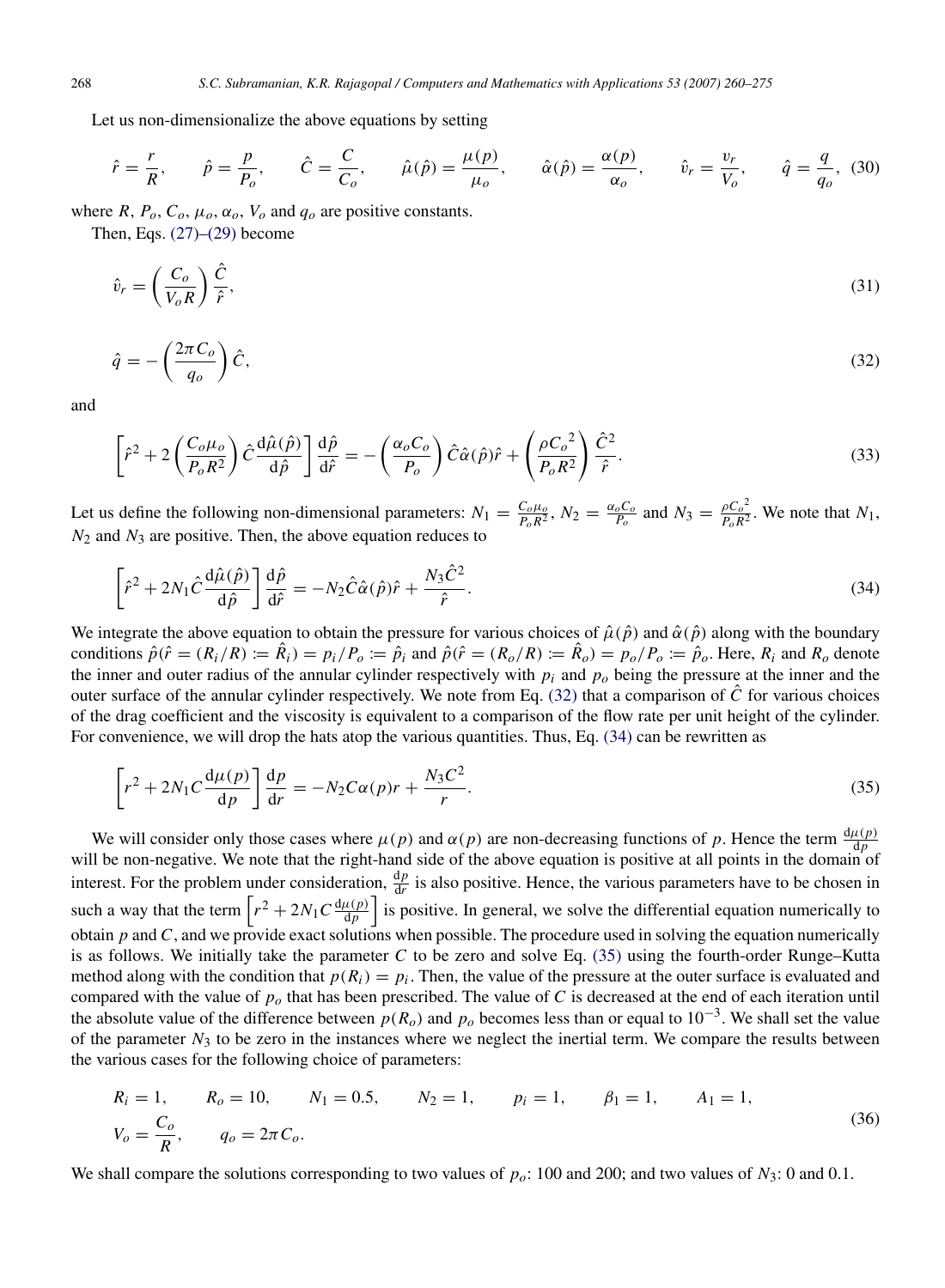# *4.1.*  $\mu(p) = A_1$ *, where*  $A_1$  *is a positive constant*

We calculate the constant *C* in each case and tabulate the values obtained.

(1)  $\alpha(p) = \beta_1$ . The governing equation (35) reduces to

$$
r^{2} \frac{dp}{dr} = -N_{2}C\beta_{1}r + \frac{N_{3}C^{2}}{r}.
$$
\n(37)

This equation can be integrated to obtain

$$
p(r) = -N_2 \beta_1 C \ln(r) - \frac{N_3 C^2}{2r^2} + D,\tag{38}
$$

where *D* is the constant of integration. When  $N_3 = 0$ , i.e., when we neglect the inertial term, we obtain

$$
p(r) = \frac{1}{\ln\left(\frac{R_o}{R_i}\right)} \left[ p_o \ln\left(\frac{r}{R_i}\right) + p_i \ln\left(\frac{R_o}{r}\right) \right],\tag{39}
$$

$$
C = \frac{(p_i - p_o)}{N_2 \beta_1 \ln\left(\frac{R_o}{R_i}\right)}.\tag{40}
$$

(2)  $\alpha(p) = \beta_1 e^{\delta p}$ . The governing equation becomes

$$
r^2 \frac{\mathrm{d}p}{\mathrm{d}r} = -N_2 C \beta_1 \mathrm{e}^{\delta p} r + \frac{N_3 C^2}{r}.
$$
\n
$$
\tag{41}
$$

When  $N_3 = 0$ , this equation can be solved to obtain

$$
p(r) = -\frac{1}{\delta} \ln \left( \frac{1}{\ln \left( \frac{R_o}{R_i} \right)} \left[ e^{-\delta p_o} \ln \left( \frac{r}{R_i} \right) + e^{-\delta p_i} \ln \left( \frac{R_o}{r} \right) \right] \right),\tag{42}
$$

$$
C = \frac{e^{-\delta p_o} - e^{-\delta p_i}}{N_2 \beta_1 \delta \ln \left(\frac{R_o}{R_i}\right)}.
$$
\n(43)

(3)  $\alpha(p) = \beta_1 + \beta_2 p$ . The governing equation for this choice is

$$
r^{2} \frac{dp}{dr} = -N_{2}Cr\left(\beta_{1} + \beta_{2}p\right) + \frac{N_{3}C^{2}}{r}.
$$
\n(44)

When  $N_3 = 0$ , the solution to this equation is

$$
p(r) = \frac{1}{\beta_2} \left( \exp \left[ \frac{1}{\ln \left( \frac{R_o}{R_i} \right)} \left( \ln \left( \beta_1 + \beta_2 p_o \right) \ln \left( \frac{r}{R_i} \right) + \ln \left( \beta_1 + \beta_2 p_i \right) \ln \left( \frac{R_o}{r} \right) \right) \right] - \beta_1 \right),\tag{45}
$$

$$
C = \frac{1}{N_2 \beta_2 \ln\left(\frac{R_o}{R_i}\right)} \ln\left(\frac{\beta_1 + \beta_2 p_i}{\beta_1 + \beta_2 p_o}\right). \tag{46}
$$

(4)  $\alpha(p) = \beta_1 + \beta_2 p + \beta_3 p^2$ . The governing equation in this case is

$$
r^{2} \frac{dp}{dr} = -N_{2}Cr\left(\beta_{1} + \beta_{2}p + \beta_{3}p^{2}\right) + \frac{N_{3}C^{2}}{r}.
$$
\n(47)

When  $N_3 = 0$ , the solution is

 $\overline{1}$ 

$$
p(r) = \frac{1}{\delta} \left[ \tan \left( \frac{1}{\ln \left( \frac{R_o}{R_i} \right)} \left[ \tan^{-1} \left( \delta p_o + 1 \right) \ln \left( \frac{r}{R_i} \right) + \tan^{-1} \left( \delta p_i + 1 \right) \ln \left( \frac{R_o}{r} \right) \right] \right) - 1 \right],\tag{48}
$$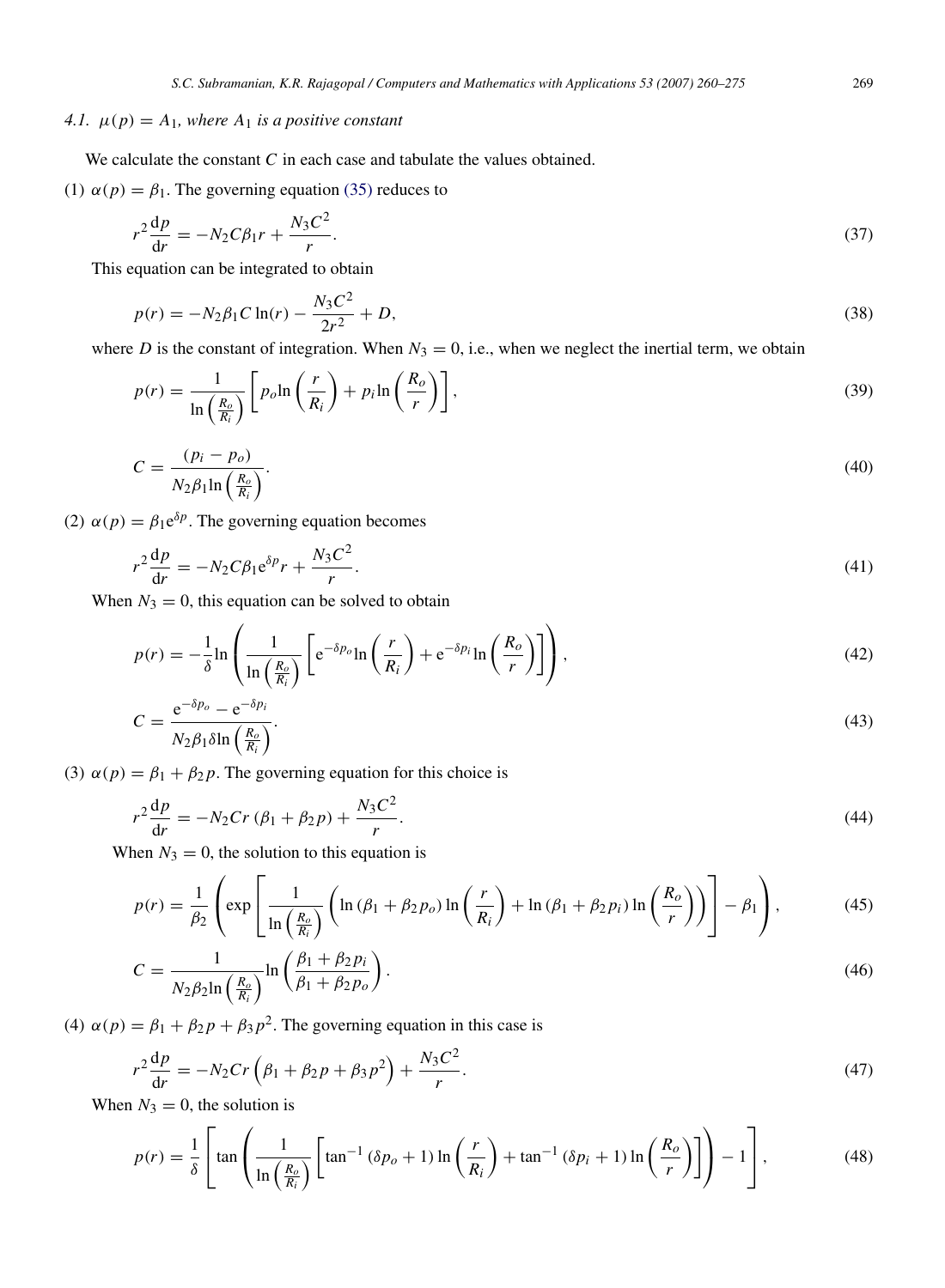

Fig. 7. Flow through an annular cylinder — Plot of pressure for  $\mu(p) = A_1$ ,  $p_i = 1$ ,  $p_o = 100$ ,  $N_2 = 1$  and  $N_3 = 0$ .



Fig. 8. Flow through an annular cylinder — Plot of velocity for  $\mu(p) = A_1$ ,  $p_i = 1$ ,  $p_o = 100$ ,  $N_2 = 1$  and  $N_3 = 0$ .

$$
C = \frac{2}{N_2 \beta_2 \ln\left(\frac{R_o}{R_i}\right)} \left[ \tan^{-1}(\delta p_i + 1) - \tan^{-1}(\delta p_o + 1) \right].
$$
 (49)

In Table 3, we compare the flow rate (*q*) obtained for the above cases. Representative plots of the pressure and velocity for one of these cases are provided in Figs. 7 and 8 respectively. We note that the flow rate decreases as the drag coefficient increases with pressure. We also note that the inclusion of the inertial term results in a decrease in the flow rate. As is to be expected, the flow rate increases with an increase in the pressure differential  $(p_o - p_i)$ .

4.2. 
$$
\mu(p) = A_1 e^{\gamma p}, \gamma > 0
$$

(1)  $\alpha(p) = \beta_1$ . In this case, the governing equation (35) becomes

$$
(r^{2} + 2\gamma N_{1}A_{1}Ce^{\gamma p})\frac{dp}{dr} = -N_{2}C\beta_{1}r + \frac{N_{3}C^{2}}{r}.
$$
\n(50)

When  $N_3 = 0$ , the solution to this equation is

$$
N_2 C \beta_1 \exp\left(\frac{2p}{N_2 C \beta_1}\right) \left[\frac{r^2}{2} + \frac{2N_1 A_1 \gamma C}{(2 + N_2 C \beta_1 \gamma)} e^{\gamma p}\right] = D. \tag{51}
$$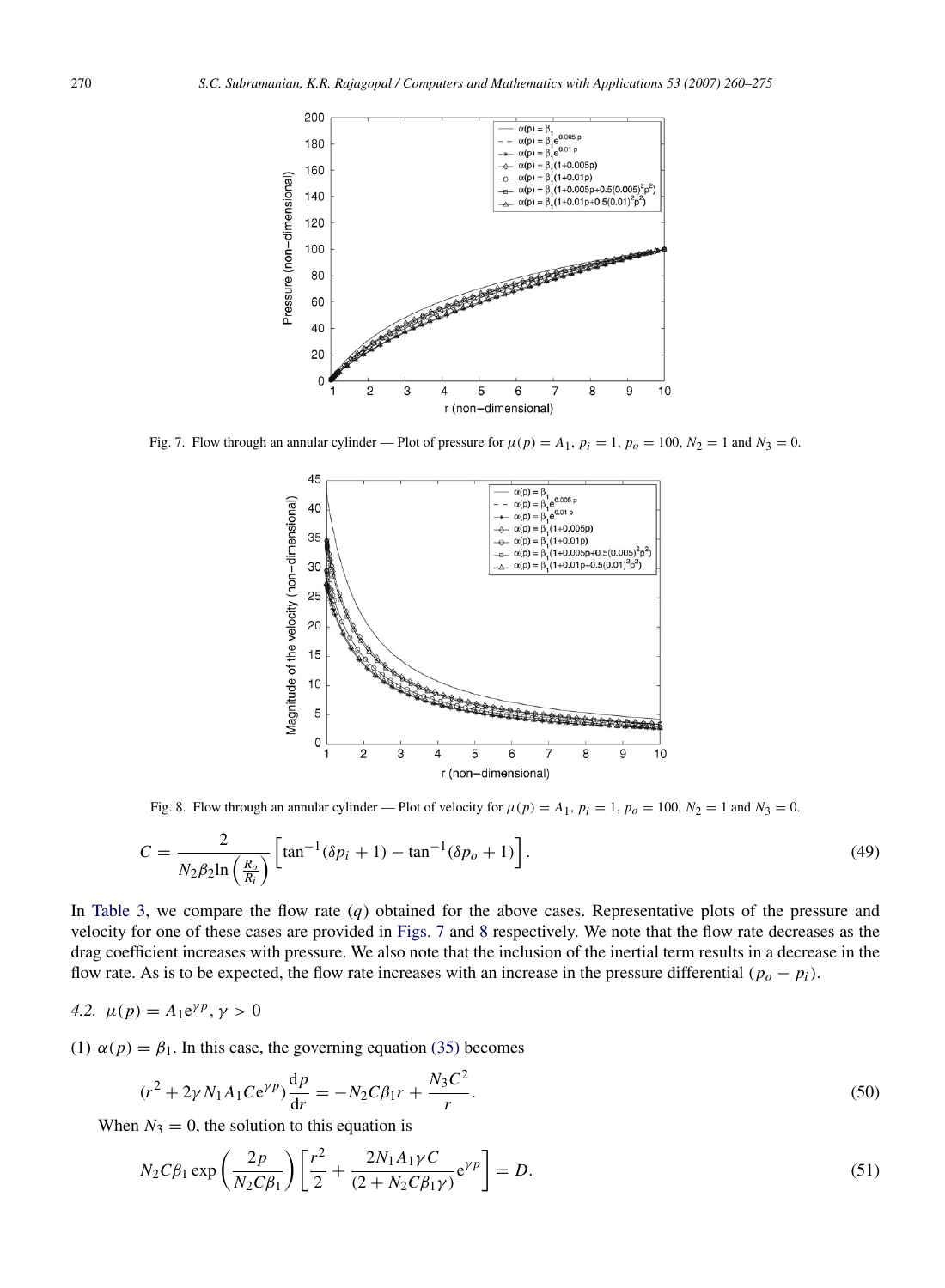Table 3 Flow through an annular cylinder — Comparison of the non-dimensional flow rate (*q*) for  $\mu(p) = A_1$ ,  $N_2 = 1$ ,  $p_i = 1$ ,  $A_1 = 1$  and  $\beta_1 = 1$ 

| $\alpha(p)$                                                            | $N_3 = 0$      |                | $N_3 = 0.1$    |                |
|------------------------------------------------------------------------|----------------|----------------|----------------|----------------|
|                                                                        | $q(p_0 = 100)$ | $q(p_0 = 200)$ | $q(p_0 = 100)$ | $q(p_0 = 200)$ |
| $\beta_1$                                                              | 42.9947        | 86.4239        | 27.1490        | 44.2771        |
| $\beta_1 e^{\delta p}$ , $\delta = 0.005$                              | 33.7428        | 54.4719        | 23.4130        | 34.4347        |
| $\beta_1 e^{\delta p}$ , $\delta = 0.01$                               | 27.0203        | 37.1197        | 20.0482        | 26.3406        |
| $\beta_1(1+\delta p), \delta = 0.005$                                  | 34.7847        | 59.7725        | 23.9184        | 36.6794        |
| $\beta_1(1+\delta p), \delta = 0.01$                                   | 29.6706        | 47.2798        | 21.5353        | 31.7716        |
| $\beta_1\left(1+\delta p+\frac{\delta^2p^2}{2}\right), \delta=0.005$   | 33.8576        | 55.4604        | 23.4716        | 34.8910        |
| $\beta_1\left(1+\delta p+\frac{\delta^2 p^2}{2}\right), \delta = 0.01$ | 27.5145        | 39.8397        | 20.3413        | 27.9242        |

Table 4

Flow through an annular cylinder — Comparison of the non-dimensional flow rate (*q*) for  $\mu(p) = A_1 e^{\gamma p}$ ,  $\gamma = 0.005$ ,  $N_1 = 0.5$ ,  $N_2 = 1$ ,  $p_i = 1$ ,  $A_1 = 1$  and  $\beta_1 = 1$ 

| $\alpha(p)$                                                             | $N_3 = 0$      |                | $N_3 = 0.1$    |                |
|-------------------------------------------------------------------------|----------------|----------------|----------------|----------------|
|                                                                         | $q(p_0 = 100)$ | $q(p_0 = 200)$ | $q(p_0 = 100)$ | $q(p_0 = 200)$ |
| $\beta_1$                                                               | 40.7392        | 76.0811        | 26.1548        | 41.1388        |
| $\beta_1 e^{\delta p}$ , $\delta = 0.005$                               | 32.3789        | 50.6323        | 22.6987        | 32.7145        |
| $\beta_1 e^{\delta p}$ , $\delta = 0.01$                                | 26.1591        | 35.4190        | 19.5397        | 25.4087        |
| $\beta_1(1+\delta p), \delta = 0.005$                                   | 33.3313        | 55.0748        | 23.1695        | 34.6808        |
| $\beta_1(1+\delta p), \delta = 0.01$                                    | 28.6239        | 44.4179        | 20.9409        | 30.3393        |
| $\beta_1\left(1+\delta p+\frac{\delta^2 p^2}{2}\right), \delta = 0.005$ | 32.4840        | 51.4668        | 22.7533        | 33.1163        |
| $\beta_1\left(1+\delta p+\frac{\delta^2 p^2}{2}\right), \delta = 0.01$  | 26.6201        | 37.8583        | 19.8166        | 26.8600        |

(2)  $\alpha(p) = \beta_1 e^{\delta p}$ . The governing equation in this case reduces to

$$
(r^{2} + 2\gamma N_{1}A_{1}Ce^{\gamma p})\frac{dp}{dr} = -N_{2}C\beta_{1}re^{\delta p} + \frac{N_{3}C^{2}}{r}.
$$
\n(52)

(3)  $\alpha(p) = \beta_1 + \beta_2 p$ . The governing equation now becomes

$$
(r^{2} + 2\gamma N_{1}A_{1}Ce^{\gamma p})\frac{dp}{dr} = -N_{2}Cr(\beta_{1} + \beta_{2}p) + \frac{N_{3}C^{2}}{r}.
$$
\n(53)

(4)  $\alpha(p) = \beta_1 + \beta_2 p + \beta_3 p^2$ . The governing equation for this case is

$$
(r^{2} + 2\gamma N_{1}A_{1}Ce^{\gamma p})\frac{dp}{dr} = -N_{2}Cr(\beta_{1} + \beta_{2}p + \beta_{3}p^{2}) + \frac{N_{3}C^{2}}{r}.
$$
\n(54)

In Tables 4 and 5, we compare the flow rate obtained for the various cases considered in this subsection for  $\gamma = 0.005$ and  $\gamma = 0.01$  respectively. The pressure and velocity vary in a manner that is qualitatively similar to that depicted in Figs. 7 and 8. Once again we find a decrease in the flow rate as the viscosity increases with pressure.

4.3. 
$$
\mu(p) = A_1 + A_2 p, A_2 := A_1 \gamma
$$

(1)  $\alpha(p) = \beta_1$ . The governing equation now reduces to

$$
(r^2 + 2N_1A_2C)\frac{\mathrm{d}p}{\mathrm{d}r} = -N_2C\beta_1r + \frac{N_3C^2}{r}.\tag{55}
$$

When we neglect inertial effects, this equation can be solved to yield

$$
p(r) = -\frac{N_2 \beta_1 C}{2} \ln(r^2 + 2N_1 A_2 C) + D. \tag{56}
$$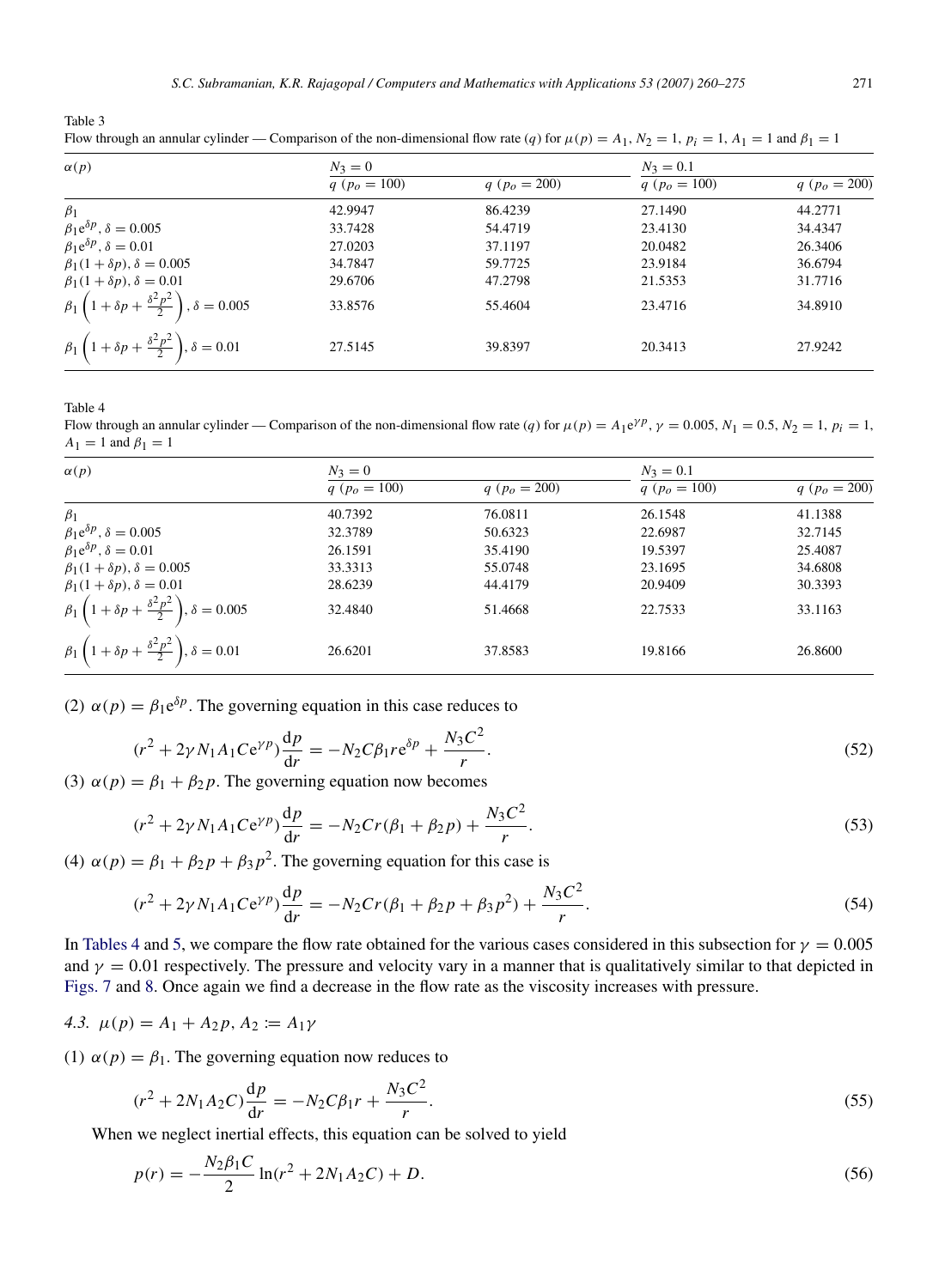$\beta_1$ e<sup> $\delta p$ </sup>

 $\beta_1(1 + \delta p), \delta = 0.01$ 

| $A_1 = 1$ and $\beta_1 = 1$               |                |                |                |                |
|-------------------------------------------|----------------|----------------|----------------|----------------|
| $\alpha(p)$                               | $N_3 = 0$      |                | $N_3 = 0.1$    |                |
|                                           | $q(p_0 = 100)$ | $q(p_0 = 200)$ | $q(p_0 = 100)$ | $q(p_0 = 200)$ |
| $\beta_1$                                 | 37.8552        | 60.3209        | 24.8557        | 35.8518        |
| $\beta_1 e^{\delta p}$ , $\delta = 0.005$ | 30.6908        | 45.1623        | 21.7943        | 30.0780        |

 $\lambda = 0.01$  25.1226 25.1226 33.1705 18.9154 24.1169  $\beta_1(1 + \delta p), \delta = 0.005$  31.5232 48.2280 22.2159 31.5232<br>  $\beta_1(1 + \delta p), \delta = 0.01$  27.3455 40.3873 20.1986 28.1782

Flow through an annular cylinder — Comparison of the non-dimensional flow rate (*q*) for  $\mu(p) = A_1 e^{\gamma p}$ ,  $\gamma = 0.01$ ,  $N_1 = 0.5$ ,  $N_2 = 1$ ,  $p_i = 1$ ,

 $\beta_1\left(1+\delta p+\frac{\delta^2 p^2}{2}\right)$ 2  $\bigg), \delta = 0.005$  30.7827 45.7481 21.8432 30.3768  $\beta_1\left(1+\delta p+\frac{\delta^2 p^2}{2}\right)$ 2  $\setminus$  $, \delta = 0.01$  25.5402 25.5402 35.1827 19.1698 25.3415

(2)  $\alpha(p) = \beta_1 e^{\delta p}$ . The governing equation becomes

$$
(r^2 + 2N_1A_2C)\frac{\mathrm{d}p}{\mathrm{d}r} = -N_2C\beta_1r\mathrm{e}^{\delta p} + \frac{N_3C^2}{r}.\tag{57}
$$

When  $N_3 = 0$ , the solution to this equation is

$$
p(r) = -\frac{1}{\delta} \ln \left[ \frac{N_2 C \beta_1 \delta}{2} \ln(r^2 + 2N_1 A_2 C) + D \right].
$$
 (58)

(3)  $\alpha(p) = \beta_1 + \beta_2 p$ . The governing equation for this choice is

$$
(r^{2} + 2N_{1}A_{2}C)\frac{\mathrm{d}p}{\mathrm{d}r} = -N_{2}Cr\left(\beta_{1} + \beta_{2}p\right) + \frac{N_{3}C^{2}}{r}.\tag{59}
$$

On neglecting the inertia term, the solution to this equation is

$$
p(r) = \frac{1}{\beta_2} \left[ D(r^2 + 2N_1 A_2 C)^{(-\frac{N_2 C \beta_2}{2})} - \beta_1 \right].
$$
\n(60)

(4)  $\alpha(p) = \beta_1 + \beta_2 p + \beta_3 p^2$ . The governing equation in this case is

$$
(r^{2} + 2N_{1}A_{2}C)\frac{dp}{dr} = -N_{2}Cr(\beta_{1} + \beta_{2}p + \beta_{3}p^{2}) + \frac{N_{3}C^{2}}{r}.
$$
\n(61)

When  $N_3 = 0$ , the solution to this equation is

$$
p(r) = \frac{\beta_2}{2\beta_3} \left[ \tan \left( -\frac{N_2 C \beta_1 \delta}{4} \ln(r^2 + 2N_1 A_2 C) + D \right) - 1 \right].
$$
 (62)

In Tables 6 and 7, we compare the flow rate obtained for the above choices of  $\alpha(p)$  with  $\gamma = 0.005$  and  $\gamma = 0.01$ respectively. The pressure and velocity for one of these cases are plotted in Figs. 9 and 10.

4.4. 
$$
\mu(p) = A_1 + A_2p + A_3p^2
$$
,  $A_3 := \frac{A_1y^2}{2}$ 

(1)  $\alpha(p) = \beta_1$ . The governing equation becomes

$$
(r^{2} + 2N_{1}A_{2}C + 4N_{1}A_{3}C_{p})\frac{dp}{dr} = -N_{2}C\beta_{1}r + \frac{N_{3}C^{2}}{r}.
$$
\n(63)

If we neglect the inertial term, the solution to this equation is

$$
\left(\frac{N_2C\beta_1}{2}\right)\exp\left(\frac{2p}{N_2C\beta_1}\right)[r^2 + 2N_1A_2C + 4N_1A_3Cp - 2N_1N_2A_3\beta_1C^2] = D. \tag{64}
$$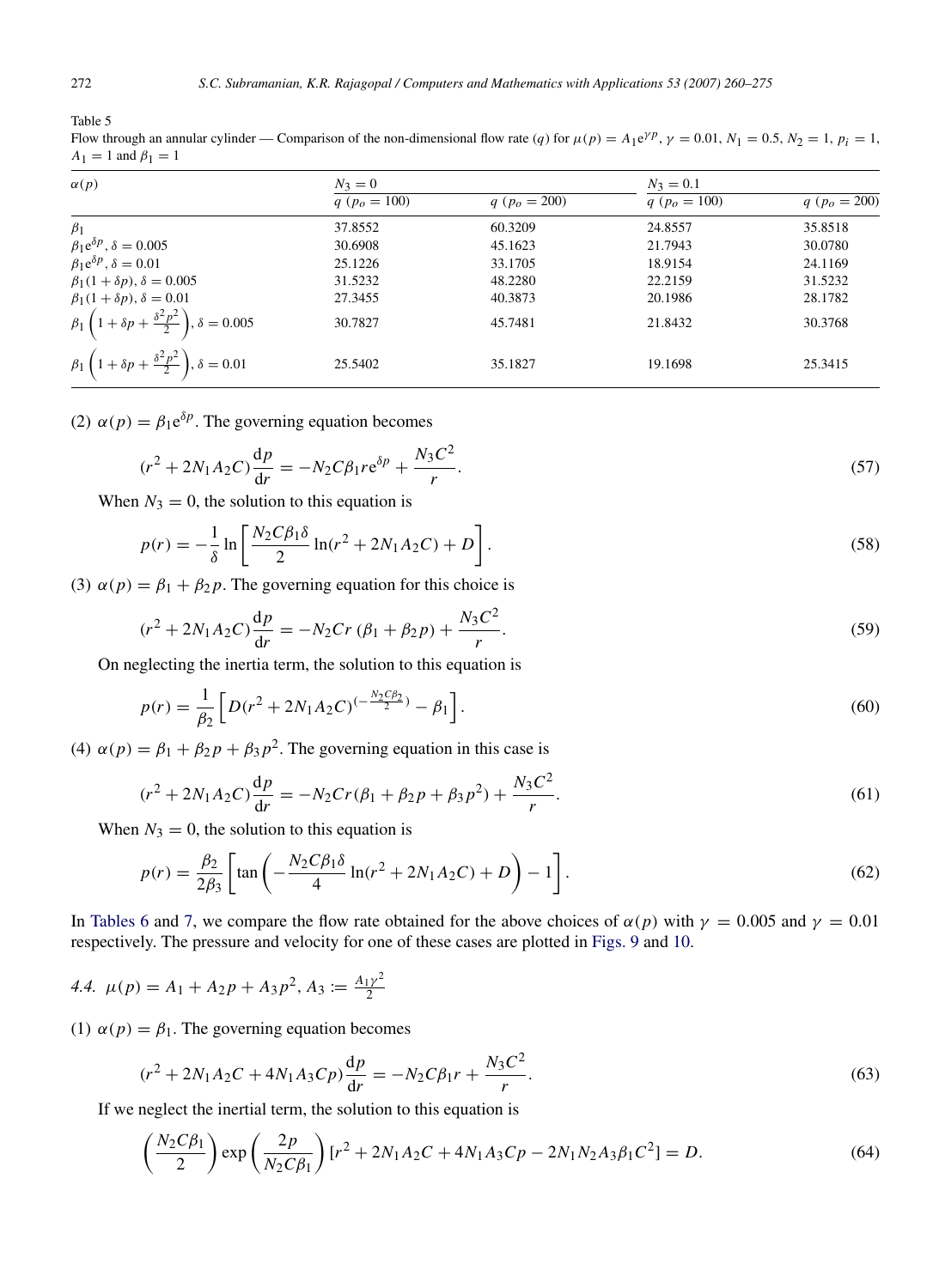

Fig. 9. Flow through an annular cylinder — Plot of pressure for  $\mu(p) = A_1 + A_2p$ ,  $\gamma = 0.005$ ,  $p_i = 1$ ,  $p_o = 100$ ,  $N_1 = 0.5$ ,  $N_2 = 1$  and  $N_3 = 0$ .



Fig. 10. Flow through an annular cylinder — Plot of velocity for  $\mu(p) = A_1 + A_2p$ ,  $\gamma = 0.005$ ,  $p_i = 1$ ,  $p_o = 100$ ,  $N_1 = 0.5$ ,  $N_2 = 1$  and  $N_3 = 0.$ 

| Table 6                                                                                                                                                      |
|--------------------------------------------------------------------------------------------------------------------------------------------------------------|
| Flow through an annular cylinder — Comparison of the non-dimensional flow rate (q) for $\mu(p) = A_1 + A_2 p$ , $\gamma = 0.005$ , $N_1 = 0.5$ , $N_2 = 1$ , |
| $p_i = 1, A_1 = 1$ and $\beta_1 = 1$                                                                                                                         |

| $\alpha(p)$                                                             | $N_3 = 0$      |                |                | $N_3 = 0.1$    |  |
|-------------------------------------------------------------------------|----------------|----------------|----------------|----------------|--|
|                                                                         | $q(p_0 = 100)$ | $q(p_0 = 200)$ | $q(p_0 = 100)$ | $q(p_0 = 200)$ |  |
| $\beta_1$                                                               | 40.9731        | 78.0944        | 26.2755        | 41.9015        |  |
| $\beta_1 e^{\delta p}$ , $\delta = 0.005$                               | 32.5025        | 51.2109        | 22.7747        | 33.0422        |  |
| $\beta_1 e^{\delta p}$ , $\delta = 0.01$                                | 26.2272        | 35.6166        | 19.5865        | 25.5418        |  |
| $\beta_1(1+\delta p), \delta = 0.005$                                   | 33.4660        | 55.8368        | 23.2510        | 35.0914        |  |
| $\beta_1(1+\delta p), \delta = 0.01$                                    | 28.7132        | 44.8307        | 21.0003        | 30.5991        |  |
| $\beta_1\left(1+\delta p+\frac{\delta^2 p^2}{2}\right), \delta = 0.005$ | 32.6088        | 52.0785        | 22.8300        | 33.4604        |  |
| $\beta_1\left(1+\delta p+\frac{\delta^2 p^2}{2}\right), \delta = 0.01$  | 26.6920        | 38.1062        | 19.8658        | 27.0253        |  |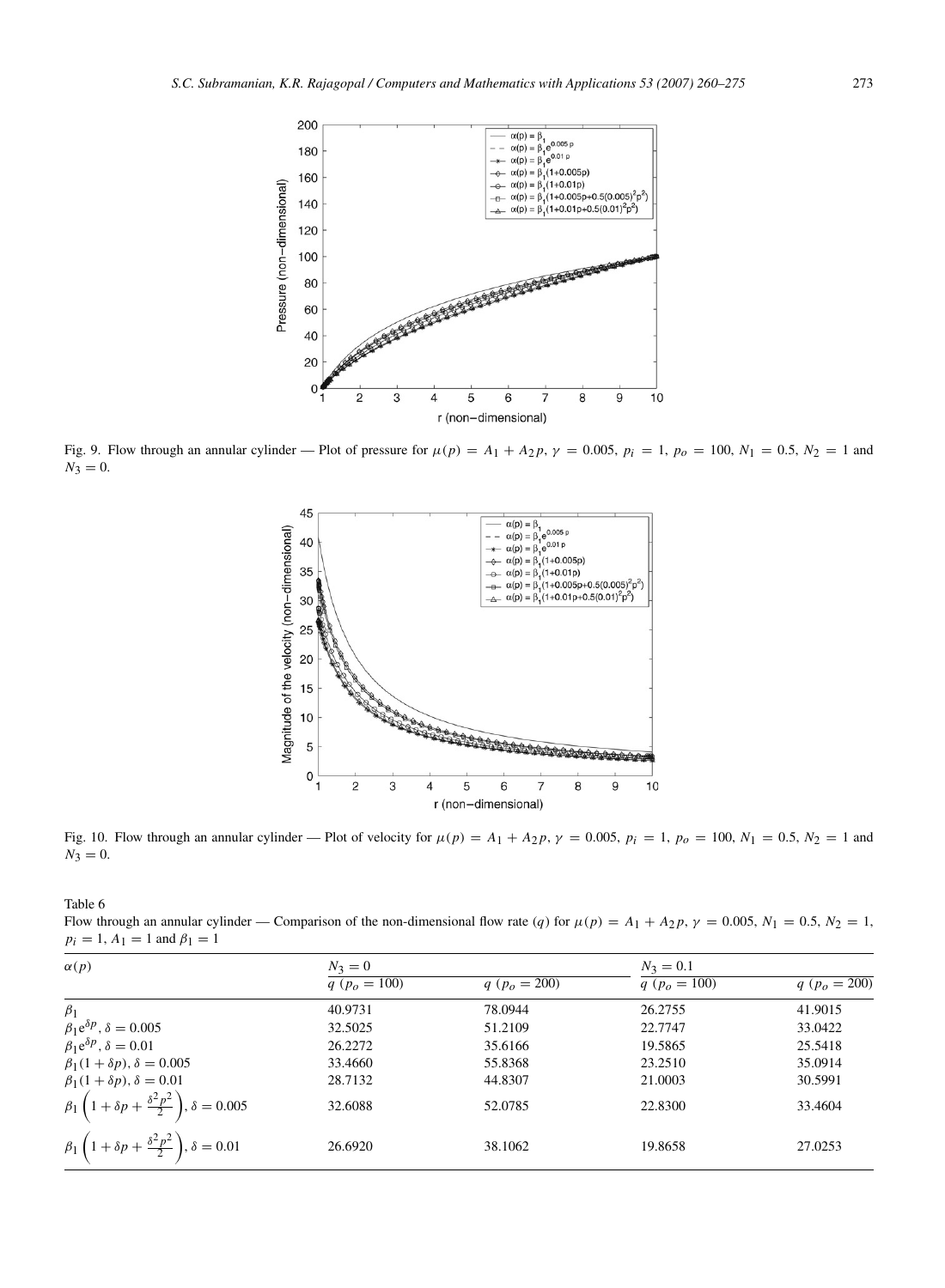Flow through an annular cylinder — Comparison of the non-dimensional flow rate (*q*) for  $\mu(p) = A_1 + A_2 p$ ,  $\gamma = 0.01$ ,  $N_1 = 0.5$ ,  $N_2 = 1$ ,  $p_i = 1, A_1 = 1$  and  $\beta_1 = 1$ 

| $\alpha(p)$                                                             | $N_3 = 0$      |                | $N_3 = 0.1$    |                |
|-------------------------------------------------------------------------|----------------|----------------|----------------|----------------|
|                                                                         | $q(p_0 = 100)$ | $q(p_0 = 200)$ | $q(p_0 = 100)$ | $q(p_0 = 200)$ |
| $\beta_1$                                                               | 38.8725        | 68.9877        | 25.3879        | 39.4684        |
| $\beta_1 e^{\delta p}$ , $\delta = 0.005$                               | 31.2255        | 47.7802        | 22.1270        | 31.6197        |
| $\beta_1 e^{\delta p}$ , $\delta = 0.01$                                | 25.4159        | 34.0640        | 19.1188        | 24.7291        |
| $\beta_1(1+\delta p), \delta = 0.005$                                   | 32.1071        | 51.6713        | 22.5737        | 33.4674        |
| $\beta_1(1+\delta p), \delta = 0.01$                                    | 27.7314        | 42.2744        | 20.4578        | 29.4022        |
| $\beta_1\left(1+\delta p+\frac{\delta^2 p^2}{2}\right), \delta = 0.005$ | 31.3229        | 48.5167        | 22.1789        | 31.9986        |
| $\beta_1\left(1+\delta p+\frac{\delta^2 p^2}{2}\right), \delta = 0.01$  | 25.8501        | 36.3108        | 19.3839        | 26.1100        |

Table 8

Flow through an annular cylinder — Comparison of the non-dimensional flow rate (*q*) for  $\mu(p) = A_1 + A_2p + A_3p^2$ ,  $\gamma = 0.005$ ,  $N_1 = 0.5$ ,  $N_2 = 1$ ,  $p_i = 1$ ,  $A_1 = 1$  and  $\beta_1 = 1$ 

| $\alpha(p)$                                                             | $N_3 = 0$      |                |                | $N_3 = 0.1$    |  |
|-------------------------------------------------------------------------|----------------|----------------|----------------|----------------|--|
|                                                                         | $q(p_0 = 100)$ | $q(p_0 = 200)$ | $q(p_0 = 100)$ | $q(p_0 = 200)$ |  |
| $\beta_1$                                                               | 40.7606        | 76.4269        | 26.1665        | 41.2863        |  |
| $\beta_1 e^{\delta p}$ , $\delta = 0.005$                               | 32.3894        | 50.7196        | 22.7055        | 32.7678        |  |
| $\beta_1 e^{\delta p}$ , $\delta = 0.01$                                | 26.1644        | 35.4445        | 19.5435        | 25.4264        |  |
| $\beta_1(1+\delta p), \delta = 0.005$                                   | 33.3429        | 55.1958        | 23.1768        | 34.7516        |  |
| $\beta_1(1+\delta p), \delta = 0.01$                                    | 28.6313        | 44.4804        | 20.9460        | 30.3809        |  |
| $\beta_1\left(1+\delta p+\frac{\delta^2 p^2}{2}\right), \delta = 0.005$ | 32.4946        | 51.5603        | 22.7602        | 33.1731        |  |
| $\beta_1\left(1+\delta p+\frac{\delta^2 p^2}{2}\right), \delta = 0.01$  | 26.6257        | 37.8925        | 19.8206        | 26.8837        |  |

(2)  $\alpha(p) = \beta_1 e^{\delta p}$ . The governing equation reduces to

$$
(r^{2} + 2N_{1}A_{2}C + 4N_{1}A_{3}C_{p})\frac{dp}{dr} = -N_{2}C\beta_{1}re^{\delta p} + \frac{N_{3}C^{2}}{r}.
$$
\n(65)

(3)  $\alpha(p) = \beta_1 + \beta_2 p$ . The governing equation in this case is

$$
(r^{2} + 2N_{1}A_{2}C + 4N_{1}A_{3}C_{p})\frac{dp}{dr} = -N_{2}Cr(\beta_{1} + \beta_{2}p) + \frac{N_{3}C^{2}}{r}.
$$
\n(66)

(4)  $\alpha(p) = \beta_1 + \beta_2 p + \beta_3 p^2$ . The governing equation for this choice becomes

$$
(r^{2} + 2N_{1}A_{2}C + 4N_{1}A_{3}C_{p})\frac{dp}{dr} = -N_{2}Cr(\beta_{1} + \beta_{2}p + \beta_{3}p^{2}) + \frac{N_{3}C^{2}}{r}.
$$
\n(67)

In Tables 8 and 9, we compare the flow rate obtained for the various cases considered in this subsection with  $\gamma = 0.005$ and  $\gamma = 0.01$  respectively. The plots for the pressure and velocity are qualitatively similar to Figs. 9 and 10 and hence we shall not document them here.

#### 5. Concluding remarks

In this article, we have studied the flow of a fluid through a porous rigid solid under high pressures and high pressure gradients. We have studied two boundary value problems involving the flow of the fluid through a solid porous slab and an annular cylinder. We have allowed the drag coefficient and the fluid viscosity to vary with pressure in different ways. We have observed that there is an appreciable decrease in the flow rate when the drag coefficient increases with pressure compared with the case when it is assumed to be a constant. We also find that boundary layers, in the sense